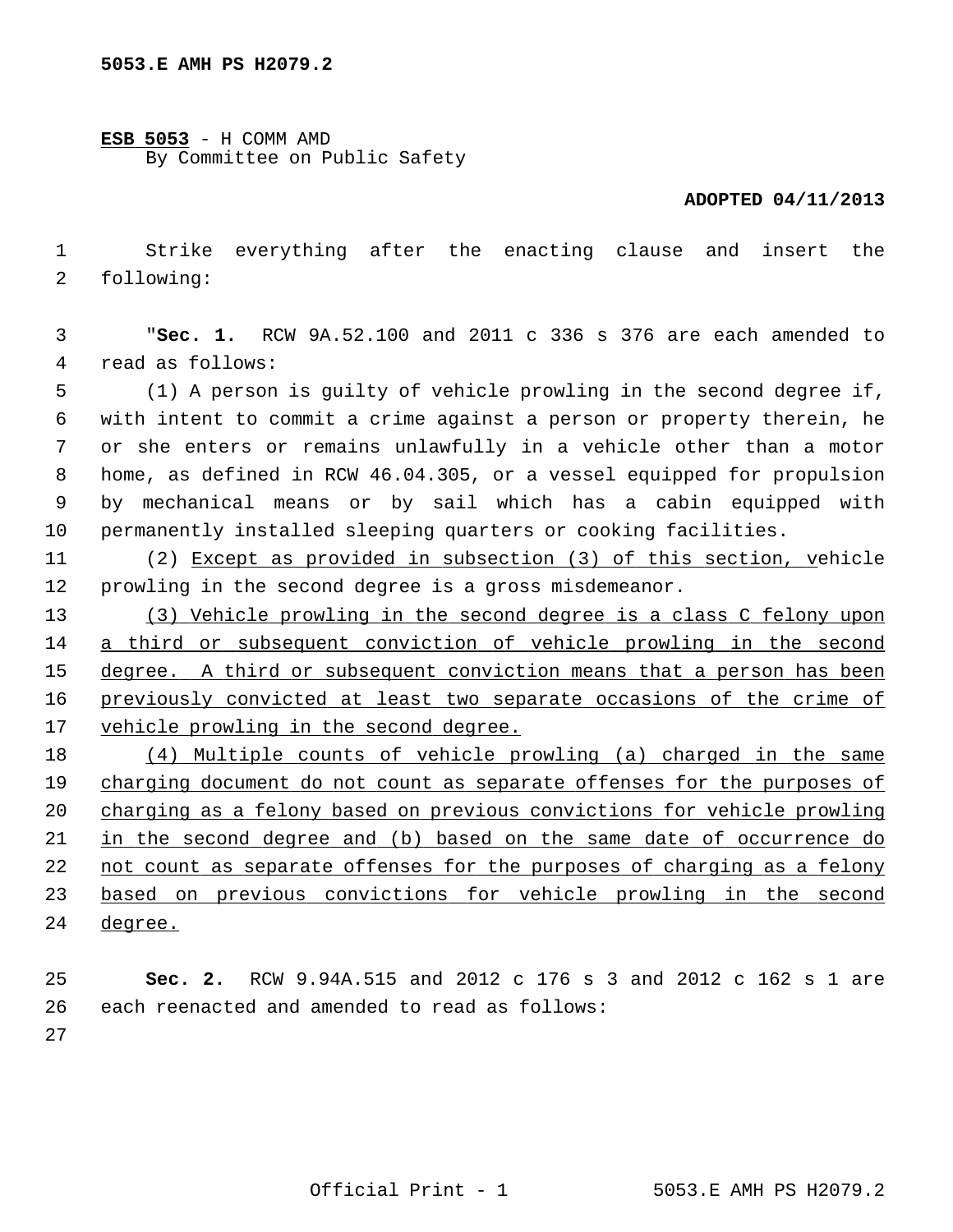| $\mathbf 1$ |      | TABLE <sub>2</sub>                    |
|-------------|------|---------------------------------------|
| 2           |      | <b>CRIMES INCLUDED WITHIN</b>         |
| 3           |      | EACH SERIOUSNESS LEVEL                |
| 4           | XVI  | <b>Aggravated Murder 1 (RCW)</b>      |
| 5           |      | 10.95.020                             |
| 6           | XV   | Homicide by abuse (RCW 9A.32.055)     |
| 7           |      | Malicious explosion 1 (RCW            |
| 8           |      | 70.74.280(1)                          |
| 9           |      | Murder 1 (RCW 9A.32.030)              |
| 10          | XIV  | Murder 2 (RCW 9A.32.050)              |
| 11          |      | Trafficking 1 (RCW 9A.40.100(1))      |
| 12          | XIII | Malicious explosion 2 (RCW)           |
| 13          |      | 70.74.280(2)                          |
| 14          |      | Malicious placement of an explosive 1 |
| 15          |      | (RCW 70.74.270(1))                    |
| 16          | XII  | Assault 1 (RCW 9A.36.011)             |
| 17          |      | Assault of a Child 1 (RCW 9A.36.120)  |
| 18          |      | Malicious placement of an imitation   |
| 19          |      | device 1 (RCW 70.74.272(1)(a))        |
| 20          |      | Promoting Commercial Sexual Abuse     |
| 21          |      | of a Minor (RCW 9.68A.101)            |
| 22          |      | Rape 1 (RCW 9A.44.040)                |
| 23          |      | Rape of a Child 1 (RCW 9A.44.073)     |
| 24          |      | Trafficking 2 (RCW 9A.40.100(2))      |
| 25          | XI   | Manslaughter 1 (RCW 9A.32.060)        |
| 26          |      | Rape 2 (RCW 9A.44.050)                |
| 27          |      | Rape of a Child 2 (RCW 9A.44.076)     |
| 28          |      | Vehicular Homicide, by being under    |
| 29          |      | the influence of intoxicating liquor  |
| 30          |      | or any drug (RCW 46.61.520)           |
| 31          | X    | Child Molestation 1 (RCW 9A.44.083)   |
| 32          |      | Criminal Mistreatment 1 (RCW          |
| 33          |      | 9A.42.020)                            |
| 34          |      | Indecent Liberties (with forcible     |
| 35          |      | compulsion) (RCW                      |
| 36          |      | 9A.44.100(1)(a)                       |
|             |      |                                       |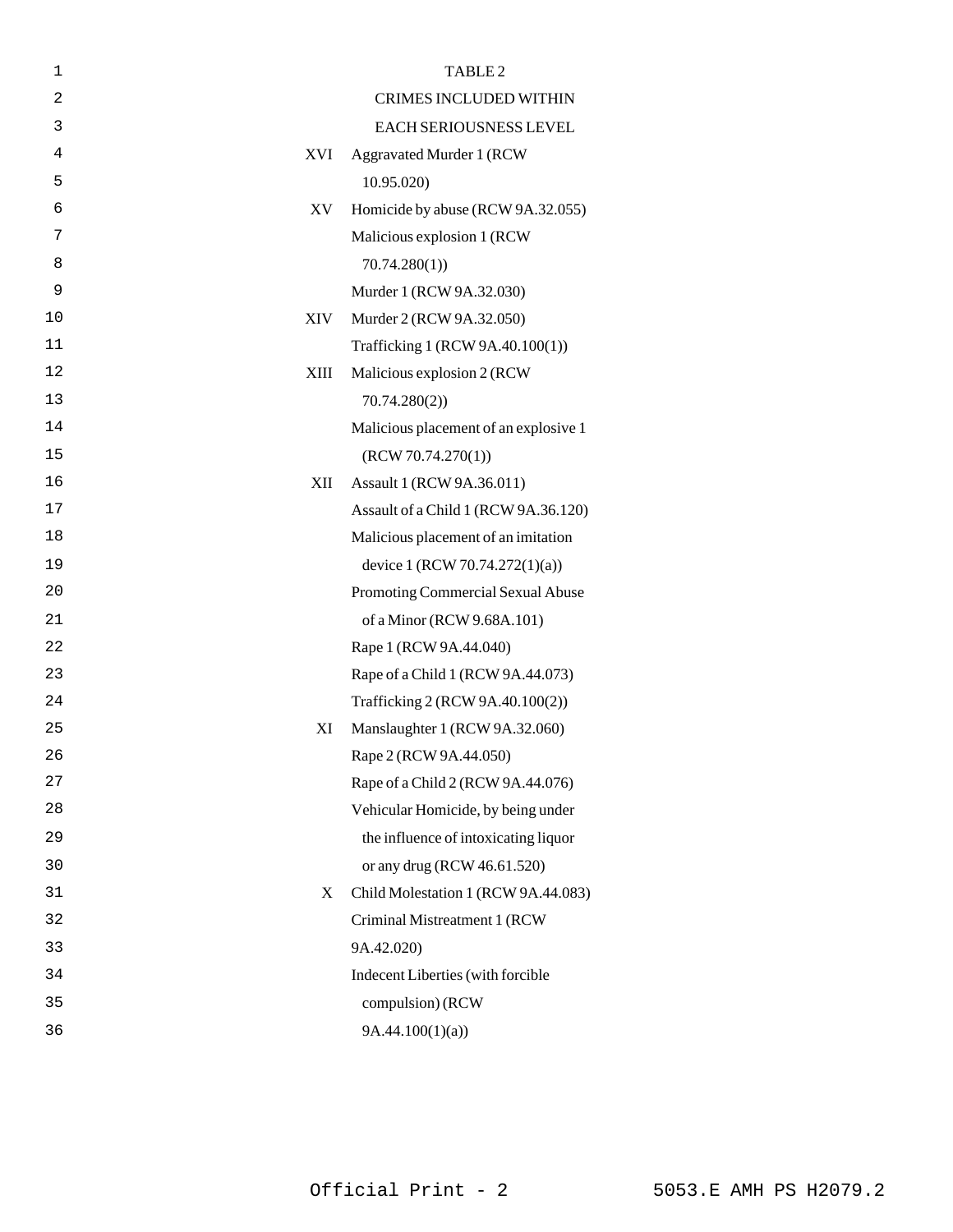| 1  |      | Kidnapping 1 (RCW 9A.40.020)            |
|----|------|-----------------------------------------|
| 2  |      | Leading Organized Crime (RCW            |
| 3  |      | 9A.82.060(1)(a)                         |
| 4  |      | Malicious explosion 3 (RCW              |
| 5  |      | 70.74.280(3)                            |
| 6  |      | <b>Sexually Violent Predator Escape</b> |
| 7  |      | (RCW 9A.76.115)                         |
| 8  | IX   | Abandonment of Dependent Person 1       |
| 9  |      | (RCW 9A.42.060)                         |
| 10 |      | Assault of a Child 2 (RCW 9A.36.130)    |
| 11 |      | Explosive devices prohibited (RCW       |
| 12 |      | 70.74.180)                              |
| 13 |      | Hit and Run--Death (RCW                 |
| 14 |      | 46.52.020(4)(a)                         |
| 15 |      | Homicide by Watercraft, by being        |
| 16 |      | under the influence of intoxicating     |
| 17 |      | liquor or any drug (RCW                 |
| 18 |      | 79A.60.050)                             |
| 19 |      | Inciting Criminal Profiteering (RCW     |
| 20 |      | 9A.82.060(1)(b)                         |
| 21 |      | Malicious placement of an explosive 2   |
| 22 |      | (RCW 70.74.270(2))                      |
| 23 |      | Robbery 1 (RCW 9A.56.200)               |
| 24 |      | Sexual Exploitation (RCW 9.68A.040)     |
| 25 | VIII | Arson 1 (RCW 9A.48.020)                 |
| 26 |      | Commercial Sexual Abuse of a Minor      |
| 27 |      | (RCW 9.68A.100)                         |
| 28 |      | Homicide by Watercraft, by the          |
| 29 |      | operation of any vessel in a            |
| 30 |      | reckless manner (RCW                    |
| 31 |      | 79A.60.050)                             |
| 32 |      | Manslaughter 2 (RCW 9A.32.070)          |
| 33 |      | Promoting Prostitution 1 (RCW           |
| 34 |      | 9A.88.070)                              |
| 35 |      | Theft of Ammonia (RCW 69.55.010)        |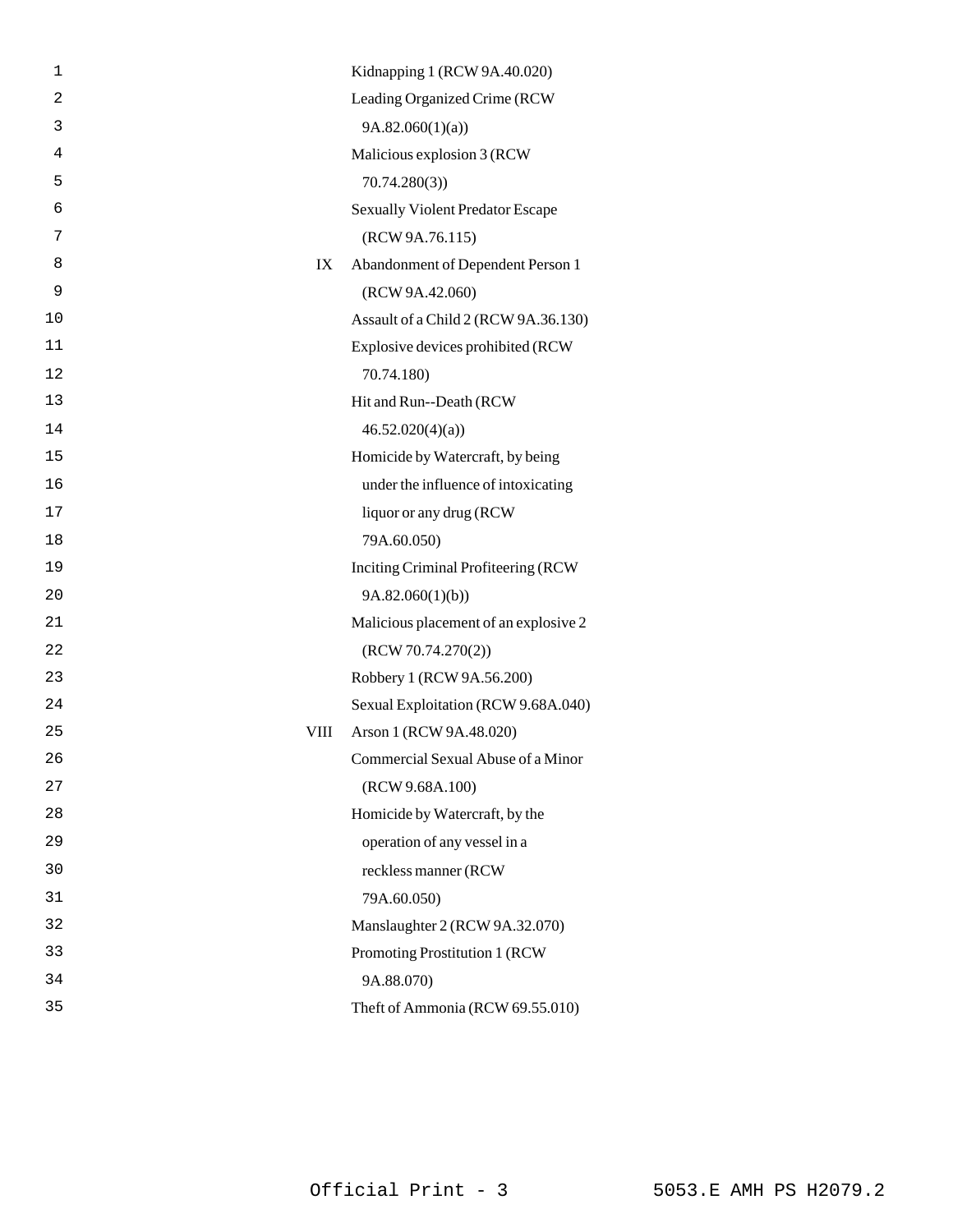| $\mathbf 1$    |     | Vehicular Homicide, by the operation    |
|----------------|-----|-----------------------------------------|
| $\overline{2}$ |     | of any vehicle in a reckless manner     |
| 3              |     | (RCW 46.61.520)                         |
| 4              | VII | Burglary 1 (RCW 9A.52.020)              |
| 5              |     | Child Molestation 2 (RCW 9A.44.086)     |
| 6              |     | Civil Disorder Training (RCW            |
| 7              |     | 9A.48.120)                              |
| 8              |     | Dealing in depictions of minor engaged  |
| 9              |     | in sexually explicit conduct 1          |
| 10             |     | (RCW 9.68A.050(1))                      |
| 11             |     | Drive-by Shooting (RCW 9A.36.045)       |
| 12             |     | Homicide by Watercraft, by disregard    |
| 13             |     | for the safety of others (RCW           |
| 14             |     | 79A.60.050)                             |
| 15             |     | Indecent Liberties (without forcible    |
| 16             |     | compulsion) (RCW 9A.44.100(1)           |
| 17             |     | $(b)$ and $(c)$ )                       |
| 18             |     | Introducing Contraband 1 (RCW           |
| 19             |     | 9A.76.140)                              |
| 20             |     | Malicious placement of an explosive 3   |
| 21             |     | (RCW 70.74.270(3))                      |
| 22             |     | Negligently Causing Death By Use of a   |
| 23             |     | Signal Preemption Device (RCW           |
| 24             |     | 46.37.675)                              |
| 25             |     | Sending, bringing into state depictions |
| 26             |     | of minor engaged in sexually            |
| 27             |     | explicit conduct 1 (RCW                 |
| 28             |     | 9.68A.060(1)                            |
| 29             |     | Unlawful Possession of a Firearm in     |
| 30             |     | the first degree $(RCW 9.41.040(1))$    |
| 31             |     | Use of a Machine Gun in Commission      |
| 32             |     | of a Felony (RCW 9.41.225)              |
| 33             |     | Vehicular Homicide, by disregard for    |
| 34             |     | the safety of others (RCW               |
| 35             |     | 46.61.520)                              |
| 36             | VI  | Bail Jumping with Murder 1 (RCW         |
| 37             |     | 9A.76.170(3)(a)                         |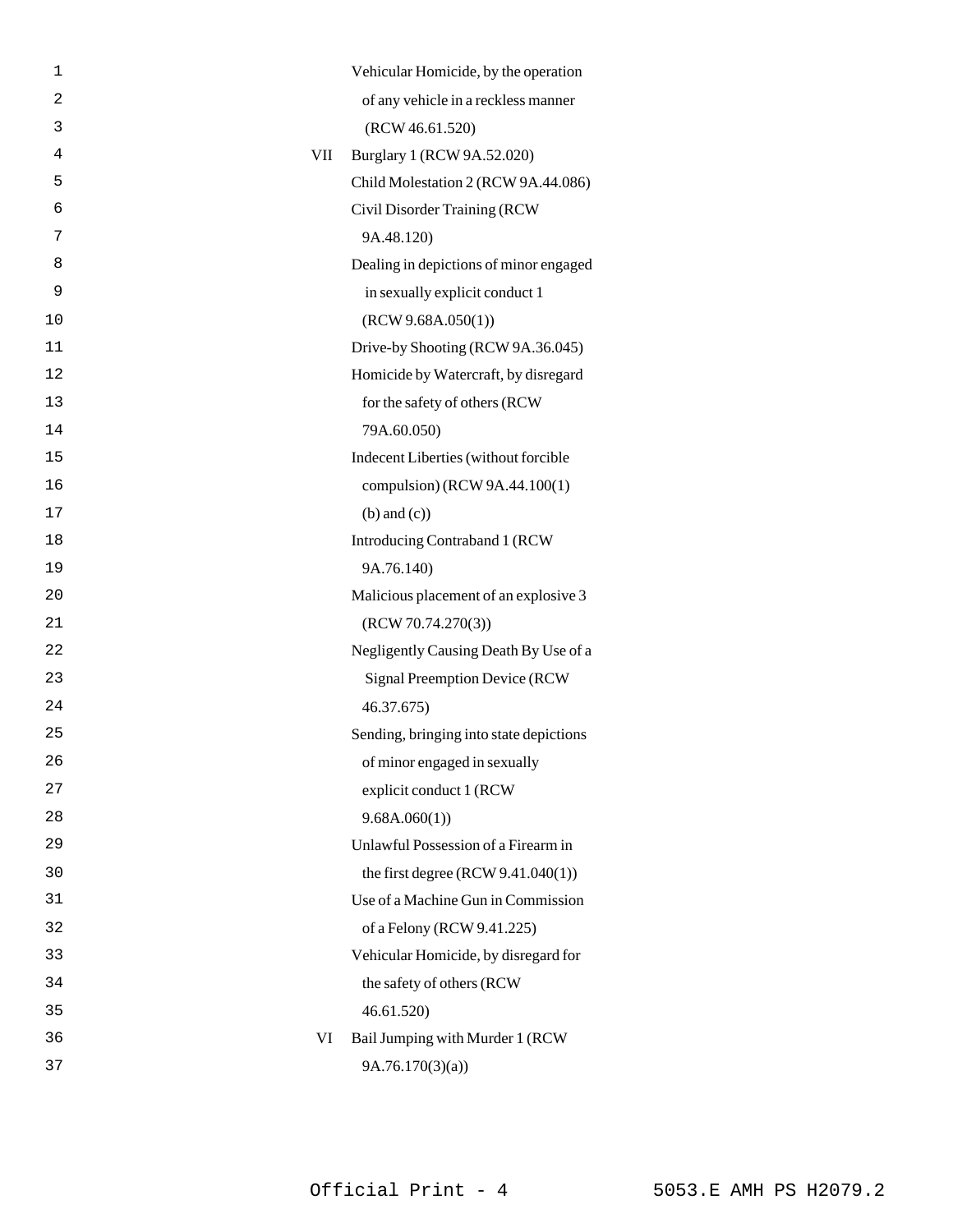| 1              |   | Bribery (RCW 9A.68.010)                    |
|----------------|---|--------------------------------------------|
| $\overline{a}$ |   | Incest 1 (RCW 9A.64.020(1))                |
| 3              |   | Intimidating a Judge (RCW 9A.72.160)       |
| 4              |   | Intimidating a Juror/Witness (RCW          |
| 5              |   | 9A.72.110, 9A.72.130)                      |
| 6              |   | Malicious placement of an imitation        |
| 7              |   | device 2 (RCW 70.74.272(1)(b))             |
| 8              |   | Possession of Depictions of a Minor        |
| 9              |   | <b>Engaged in Sexually Explicit</b>        |
| 10             |   | Conduct 1 (RCW 9.68A.070(1))               |
| 11             |   | Rape of a Child 3 (RCW 9A.44.079)          |
| 12             |   | Theft of a Firearm (RCW 9A.56.300)         |
| 13             |   | Unlawful Storage of Ammonia (RCW           |
| 14             |   | 69.55.020)                                 |
| 15             | V | Abandonment of Dependent Person 2          |
| 16             |   | (RCW 9A.42.070)                            |
| 17             |   | Advancing money or property for            |
| 18             |   | extortionate extension of credit           |
| 19             |   | (RCW 9A.82.030)                            |
| 20             |   | Bail Jumping with class A Felony           |
| 21             |   | (RCW 9A.76.170(3)(b))                      |
| 22             |   | Child Molestation 3 (RCW 9A.44.089)        |
| 23             |   | Criminal Mistreatment 2 (RCW               |
| 24             |   | 9A.42.030)                                 |
| 25             |   | <b>Custodial Sexual Misconduct 1 (RCW)</b> |
| 26             |   | 9A.44.160)                                 |
| 27             |   | Dealing in Depictions of Minor             |
| 28             |   | <b>Engaged in Sexually Explicit</b>        |
| 29             |   | Conduct 2 (RCW 9.68A.050(2))               |
| 30             |   | Domestic Violence Court Order              |
| 31             |   | Violation (RCW 10.99.040,                  |
| 32             |   | 10.99.050, 26.09.300, 26.10.220,           |
| 33             |   | 26.26.138, 26.50.110, 26.52.070,           |
| 34             |   | or 74.34.145)                              |
| 35             |   | Driving While Under the Influence          |
| 36             |   | (RCW 46.61.502(6))                         |
| 37             |   | Extortion 1 (RCW 9A.56.120)                |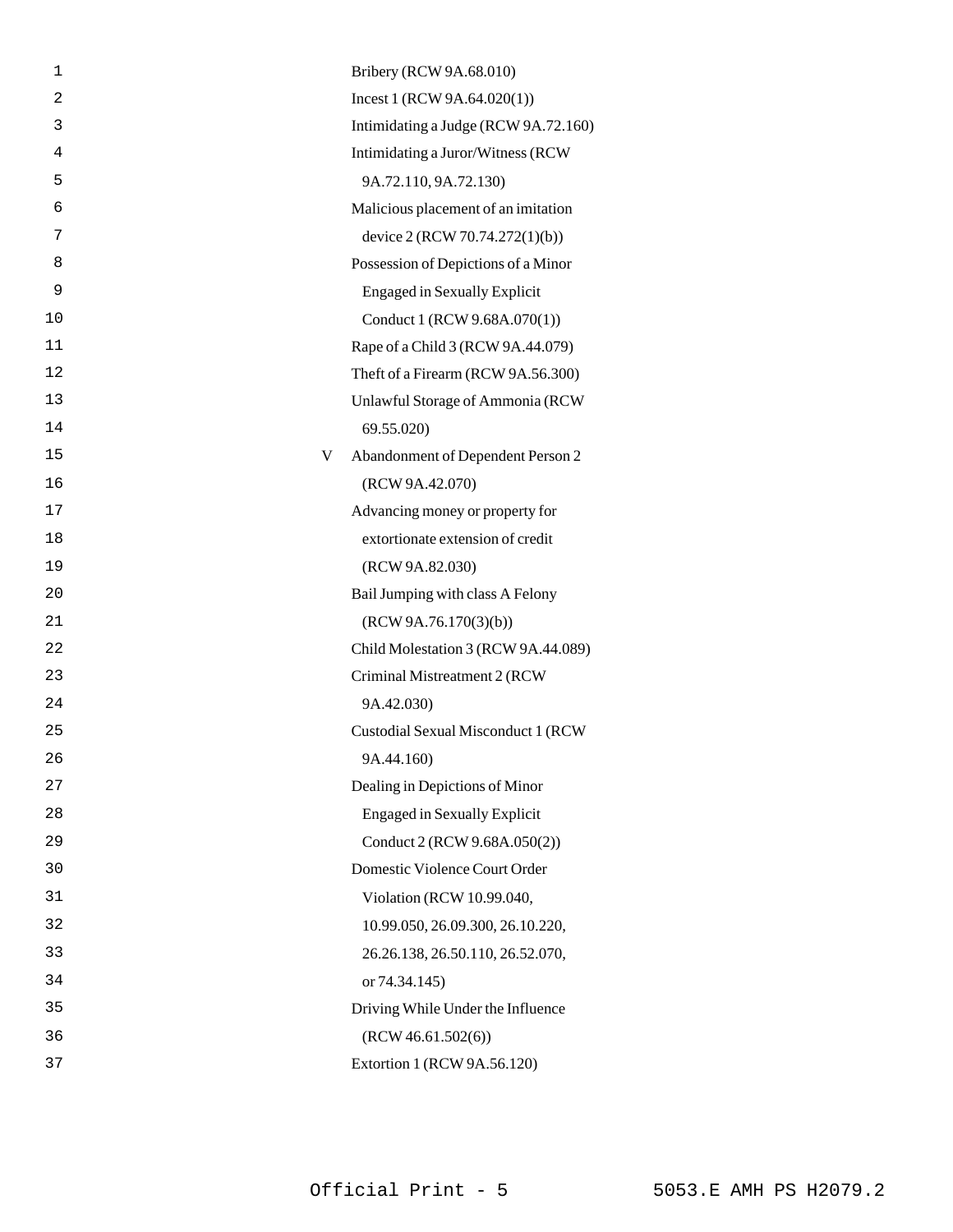| 1  |    | Extortionate Extension of Credit (RCW   |
|----|----|-----------------------------------------|
| 2  |    | 9A.82.020)                              |
| 3  |    | <b>Extortionate Means to Collect</b>    |
| 4  |    | Extensions of Credit (RCW               |
| 5  |    | 9A.82.040)                              |
| 6  |    | Incest 2 (RCW 9A.64.020(2))             |
| 7  |    | Kidnapping 2 (RCW 9A.40.030)            |
| 8  |    | Perjury 1 (RCW 9A.72.020)               |
| 9  |    | Persistent prison misbehavior (RCW      |
| 10 |    | 9.94.070)                               |
| 11 |    | Physical Control of a Vehicle While     |
| 12 |    | Under the Influence (RCW                |
| 13 |    | 46.61.504(6)                            |
| 14 |    | Possession of a Stolen Firearm (RCW     |
| 15 |    | 9A.56.310)                              |
| 16 |    | Rape 3 (RCW 9A.44.060)                  |
| 17 |    | Rendering Criminal Assistance 1         |
| 18 |    | (RCW 9A.76.070)                         |
| 19 |    | Sending, Bringing into State Depictions |
| 20 |    | of Minor Engaged in Sexually            |
| 21 |    | Explicit Conduct 2 (RCW                 |
| 22 |    | 9.68A.060(2)                            |
| 23 |    | Sexual Misconduct with a Minor 1        |
| 24 |    | (RCW 9A.44.093)                         |
| 25 |    | <b>Sexually Violating Human Remains</b> |
| 26 |    | (RCW 9A.44.105)                         |
| 27 |    | <b>Stalking (RCW 9A.46.110)</b>         |
| 28 |    | Taking Motor Vehicle Without            |
| 29 |    | Permission 1 (RCW 9A.56.070)            |
| 30 | IV | Arson 2 (RCW 9A.48.030)                 |
| 31 |    | Assault 2 (RCW 9A.36.021)               |
| 32 |    | Assault 3 (of a Peace Officer with a    |
| 33 |    | Projectile Stun Gun) (RCW               |
| 34 |    | 9A.36.031(1)(h)                         |
| 35 |    | Assault by Watercraft (RCW              |
| 36 |    | 79A.60.060)                             |
|    |    |                                         |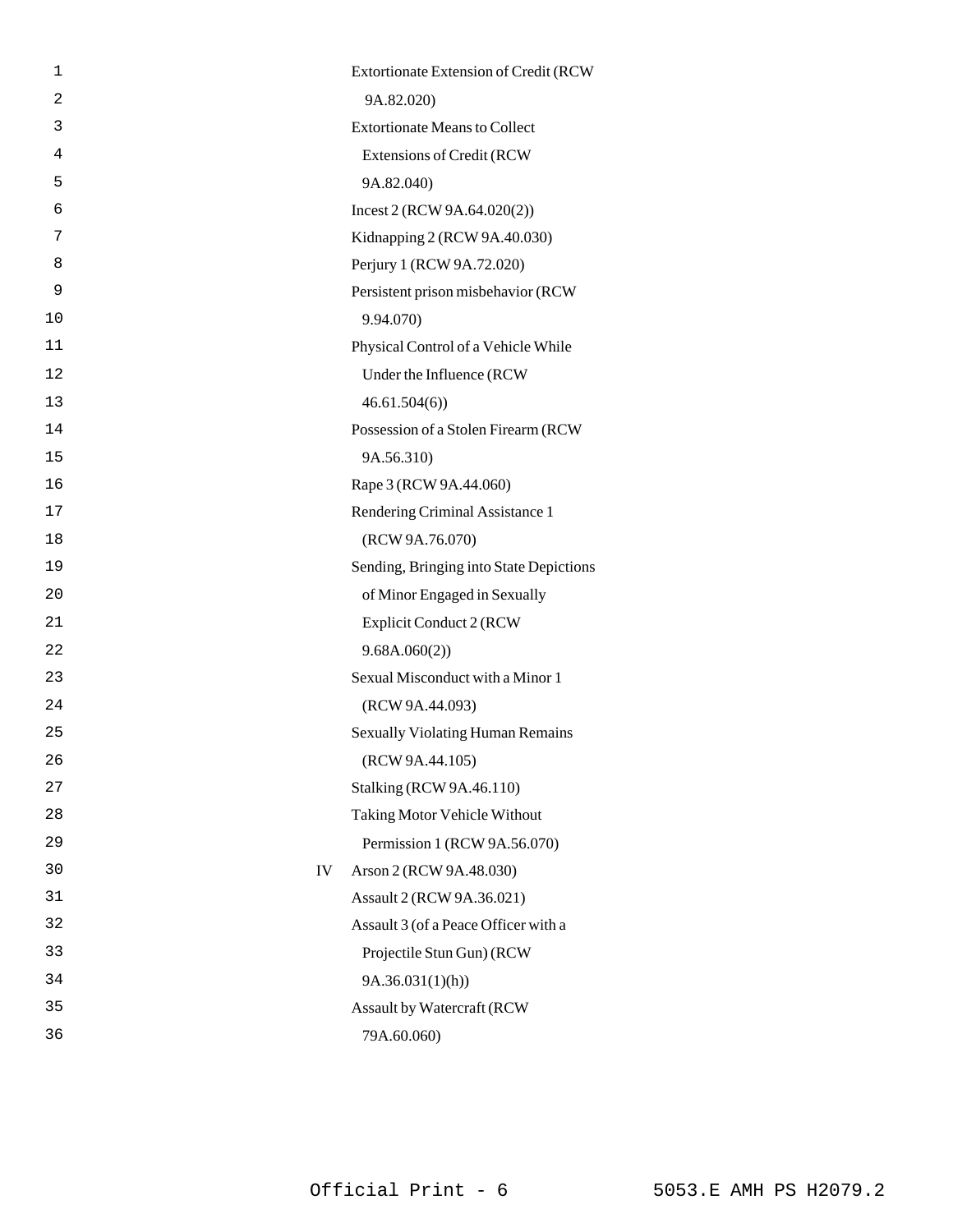| 1              | Bribing a Witness/Bribe Received by    |
|----------------|----------------------------------------|
| $\overline{c}$ | Witness (RCW 9A.72.090,                |
| 3              | 9A.72.100)                             |
| 4              | Cheating 1 (RCW 9.46.1961)             |
| 5              | Commercial Bribery (RCW 9A.68.060)     |
| 6              | Counterfeiting (RCW 9.16.035(4))       |
| 7              | Endangerment with a Controlled         |
| 8              | Substance (RCW 9A.42.100)              |
| 9              | Escape 1 (RCW 9A.76.110)               |
| 10             | Hit and Run--Injury (RCW)              |
| 11             | 46.52.020(4)(b)                        |
| 12             | Hit and Run with Vessel--Injury        |
| 13             | Accident (RCW 79A.60.200(3))           |
| 14             | Identity Theft 1 (RCW 9.35.020(2))     |
| 15             | Indecent Exposure to Person Under      |
| 16             | Age Fourteen (subsequent sex           |
| 17             | offense) (RCW 9A.88.010)               |
| 18             | Influencing Outcome of Sporting Event  |
| 19             | (RCW 9A.82.070)                        |
| 20             | Malicious Harassment (RCW              |
| 21             | 9A.36.080)                             |
| 22             | Possession of Depictions of a Minor    |
| 23             | <b>Engaged in Sexually Explicit</b>    |
| 24             | Conduct 2 (RCW 9.68A.070(2))           |
| 25             | <b>Residential Burglary (RCW</b>       |
| 26             | 9A.52.025)                             |
| 27             | Robbery 2 (RCW 9A.56.210)              |
| 28             | Theft of Livestock 1 (RCW 9A.56.080)   |
| 29             | Threats to Bomb (RCW 9.61.160)         |
| 30             | Trafficking in Stolen Property 1 (RCW  |
| 31             | 9A.82.050)                             |
| 32             | Unlawful factoring of a credit card or |
| 33             | payment card transaction (RCW          |
| 34             | 9A.56.290(4)(b)                        |
| 35             | Unlawful transaction of health         |
| 36             | coverage as a health care service      |
| 37             | contractor (RCW 48.44.016(3))          |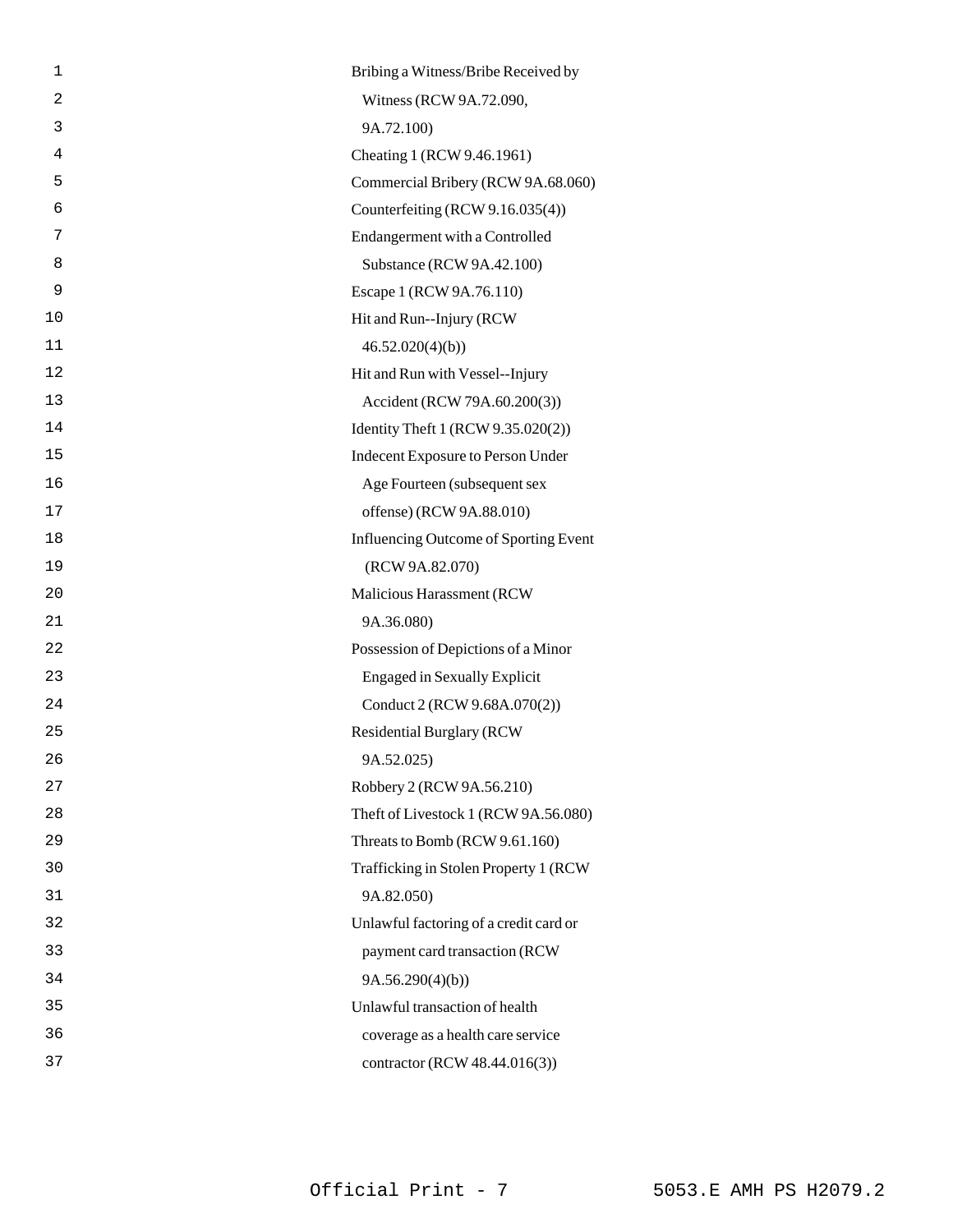| 1  | Unlawful transaction of health           |
|----|------------------------------------------|
| 2  | coverage as a health maintenance         |
| 3  | organization (RCW 48.46.033(3))          |
| 4  | Unlawful transaction of insurance        |
| 5  | business (RCW 48.15.023(3))              |
| 6  | Unlicensed practice as an insurance      |
| 7  | professional (RCW 48.17.063(2))          |
| 8  | Use of Proceeds of Criminal              |
| 9  | Profiteering (RCW 9A.82.080 (1)          |
| 10 | and $(2)$ )                              |
| 11 | Vehicle Prowling 2 (third or             |
| 12 | subsequent offense) (RCW                 |
| 13 | 9A.52.100(3)                             |
| 14 | Vehicular Assault, by being under the    |
| 15 | influence of intoxicating liquor or      |
| 16 | any drug, or by the operation or         |
| 17 | driving of a vehicle in a reckless       |
| 18 | manner (RCW 46.61.522)                   |
| 19 | Viewing of Depictions of a Minor         |
| 20 | <b>Engaged in Sexually Explicit</b>      |
| 21 | Conduct 1 (RCW 9.68A.075(1))             |
| 22 | Willful Failure to Return from           |
| 23 | Furlough (RCW 72.66.060)                 |
| 24 | Animal Cruelty 1 (Sexual Conduct or<br>Ш |
| 25 | Contact) (RCW 16.52.205(3))              |
| 26 | Assault 3 (Except Assault 3 of a Peace   |
| 27 | Officer With a Projectile Stun           |
| 28 | Gun) (RCW 9A.36.031 except               |
| 29 | subsection $(1)(h)$                      |
| 30 | Assault of a Child 3 (RCW 9A.36.140)     |
| 31 | Bail Jumping with class B or C Felony    |
| 32 | (RCW 9A.76.170(3)(c))                    |
| 33 | Burglary 2 (RCW 9A.52.030)               |
| 34 | Communication with a Minor for           |
| 35 | <b>Immoral Purposes (RCW)</b>            |
| 36 | 9.68A.090)                               |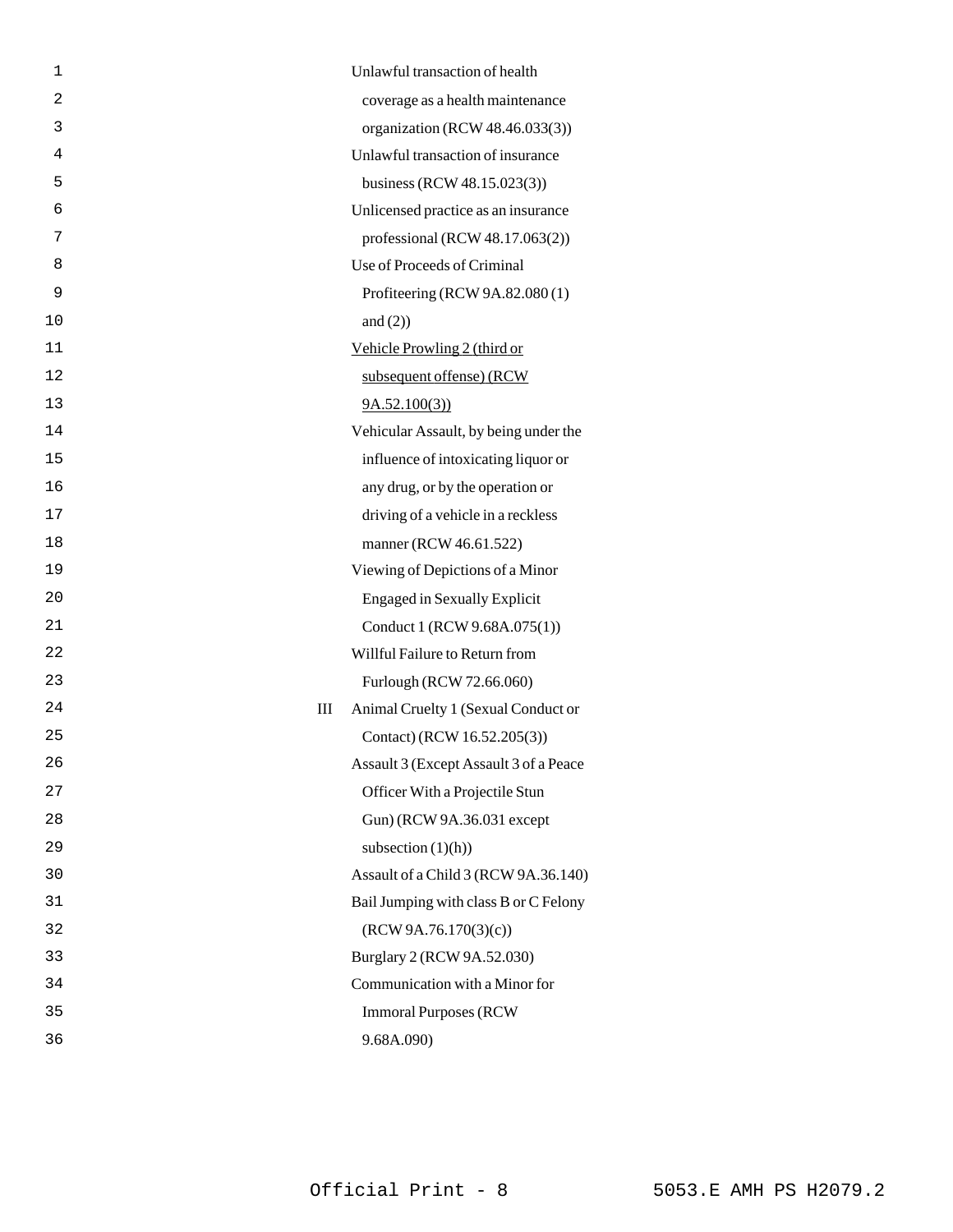| 1              | Criminal Gang Intimidation (RCW               |
|----------------|-----------------------------------------------|
| $\overline{2}$ | 9A.46.120)                                    |
| 3              | Custodial Assault (RCW 9A.36.100)             |
| 4              | Cyberstalking (subsequent conviction          |
| 5              | or threat of death) (RCW                      |
| 6              | 9.61.260(3)                                   |
| 7              | Escape 2 (RCW 9A.76.120)                      |
| 8              | Extortion 2 (RCW 9A.56.130)                   |
| 9              | Harassment (RCW 9A.46.020)                    |
| 10             | Intimidating a Public Servant (RCW            |
| 11             | 9A.76.180)                                    |
| 12             | Introducing Contraband 2 (RCW                 |
| 13             | 9A.76.150)                                    |
| 14             | Malicious Injury to Railroad Property         |
| 15             | (RCW 81.60.070)                               |
| 16             | Mortgage Fraud (RCW 19.144.080)               |
| 17             | <b>Negligently Causing Substantial Bodily</b> |
| 18             | Harm By Use of a Signal                       |
| 19             | Preemption Device (RCW                        |
| 20             | 46.37.674)                                    |
| 21             | Organized Retail Theft 1 (RCW                 |
| 22             | 9A.56.350(2))                                 |
| 23             | Perjury 2 (RCW 9A.72.030)                     |
| 24             | Possession of Incendiary Device (RCW          |
| 25             | 9.40.120)                                     |
| 26             | Possession of Machine Gun or Short-           |
| 27             | Barreled Shotgun or Rifle (RCW                |
| 28             | 9.41.190)                                     |
| 29             | Promoting Prostitution 2 (RCW                 |
| 30             | 9A.88.080)                                    |
| 31             | Retail Theft with Extenuating                 |
| 32             | Circumstances 1 (RCW                          |
| 33             | 9A.56.360(2))                                 |
| 34             | Securities Act violation (RCW                 |
| 35             | 21.20.400)                                    |
| 36             | Tampering with a Witness (RCW                 |
| 37             | 9A.72.120)                                    |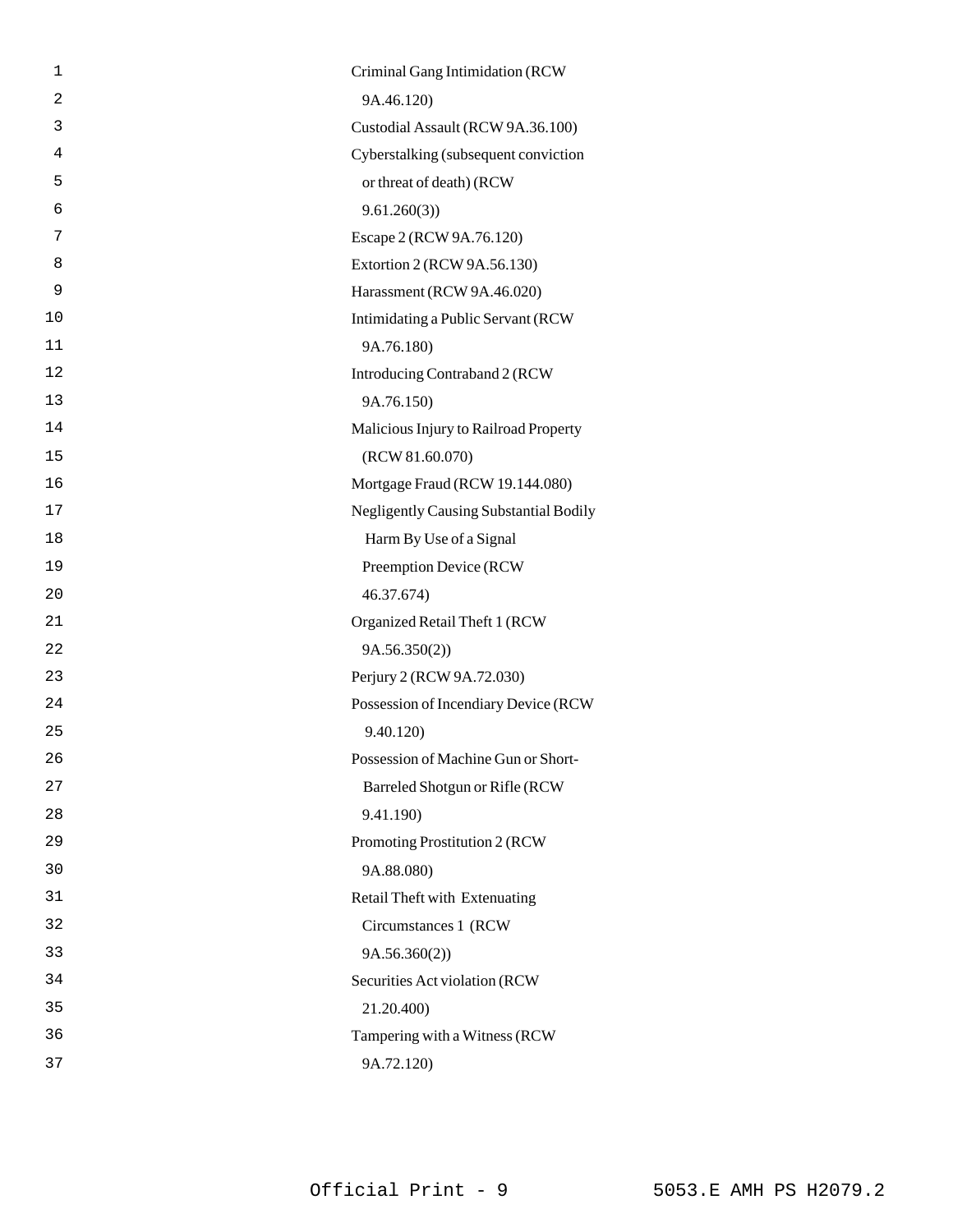| 1                  | Telephone Harassment (subsequent         |
|--------------------|------------------------------------------|
| $\overline{2}$     | conviction or threat of death)           |
| 3                  | (RCW 9.61.230(2))                        |
| 4                  | Theft of Livestock 2 (RCW 9A.56.083)     |
| 5                  | Theft with the Intent to Resell 1 (RCW)  |
| 6                  | 9A.56.340(2))                            |
| 7                  | Trafficking in Stolen Property 2 (RCW    |
| 8                  | 9A.82.055)                               |
| 9                  | Unlawful Hunting of Big Game 1           |
| 10                 | (RCW 77.15.410(3)(b))                    |
| 11                 | Unlawful Imprisonment (RCW               |
| 12                 | 9A.40.040)                               |
| 13                 | Unlawful possession of firearm in the    |
| 14                 | second degree (RCW 9.41.040(2))          |
| 15                 | Unlawful Taking of Endangered Fish       |
| 16                 | or Wildlife 1 (RCW                       |
| 17                 | 77.15.120(3)(b)                          |
| 18                 | Unlawful Trafficking in Fish, Shellfish, |
| 19                 | or Wildlife 1 (RCW                       |
| 20                 | 77.15.260(3)(b)                          |
| 21                 | Unlawful Use of a Nondesignated          |
| 22                 | Vessel (RCW 77.15.530(4))                |
| 23                 | Vehicular Assault, by the operation or   |
| 24                 | driving of a vehicle with disregard      |
| 25                 | for the safety of others (RCW            |
| 26                 | 46.61.522                                |
| 27                 | Willful Failure to Return from Work      |
| 28                 | Release (RCW 72.65.070)                  |
| 29<br>$\mathbf{I}$ | Commercial Fishing Without a License     |
| 30                 | 1 (RCW 77.15.500(3)(b))                  |
| 31                 | Computer Trespass 1 (RCW)                |
| 32                 | 9A.52.110)                               |
| 33                 | Counterfeiting (RCW 9.16.035(3))         |
| 34                 | <b>Engaging in Fish Dealing Activity</b> |
| 35                 | Unlicensed 1 (RCW 77.15.620(3))          |
| 36                 | <b>Escape from Community Custody</b>     |
| 37                 | (RCW 72.09.310)                          |
|                    |                                          |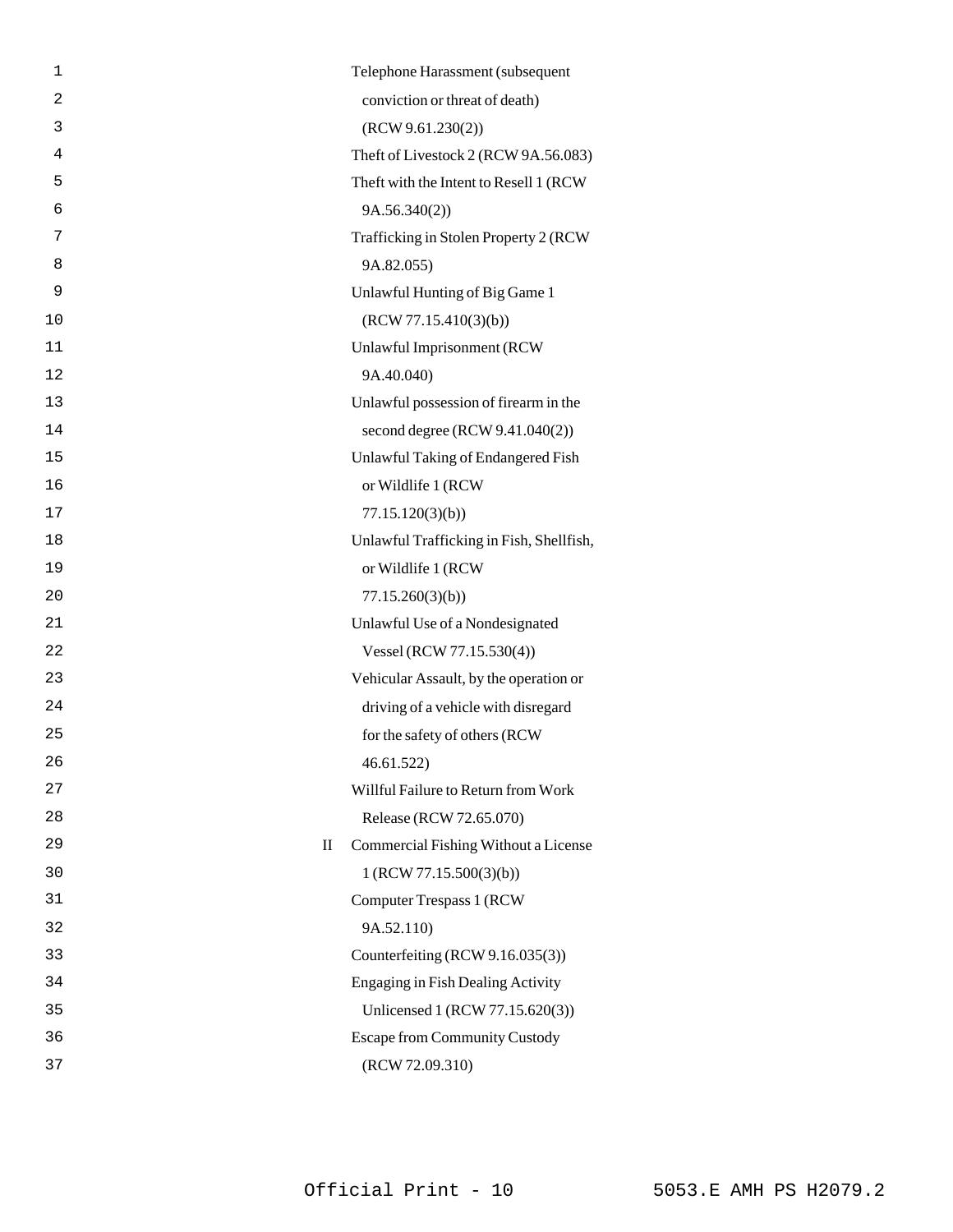| 1  | Failure to Register as a Sex Offender  |
|----|----------------------------------------|
| 2  | (second or subsequent offense)         |
| 3  | (RCW 9A.44.132)                        |
| 4  | Health Care False Claims (RCW          |
| 5  | 48.80.030)                             |
| 6  | Identity Theft 2 (RCW 9.35.020(3))     |
| 7  | <b>Improperly Obtaining Financial</b>  |
| 8  | Information (RCW 9.35.010)             |
| 9  | Malicious Mischief 1 (RCW              |
| 10 | 9A.48.070)                             |
| 11 | Organized Retail Theft 2 (RCW          |
| 12 | 9A.56.350(3)                           |
| 13 | Possession of Stolen Property 1 (RCW   |
| 14 | 9A.56.150)                             |
| 15 | Possession of a Stolen Vehicle (RCW    |
| 16 | 9A.56.068)                             |
| 17 | Retail Theft with Extenuating          |
| 18 | Circumstances 2 (RCW                   |
| 19 | 9A.56.360(3)                           |
| 20 | Theft 1 (RCW 9A.56.030)                |
| 21 | Theft of a Motor Vehicle (RCW          |
| 22 | 9A.56.065)                             |
| 23 | Theft of Rental, Leased, or Lease-     |
| 24 | purchased Property (valued at one      |
| 25 | thousand five hundred dollars or       |
| 26 | more) (RCW 9A.56.096(5)(a))            |
| 27 | Theft with the Intent to Resell 2 (RCW |
| 28 | 9A.56.340(3)                           |
| 29 | Trafficking in Insurance Claims (RCW   |
| 30 | 48.30A.015)                            |
| 31 | Unlawful factoring of a credit card or |
| 32 | payment card transaction (RCW          |
| 33 | 9A.56.290(4)(a)                        |
| 34 | Unlawful Participation of Non-Indians  |
| 35 | in Indian Fishery (RCW                 |
| 36 | 77.15.570(2)                           |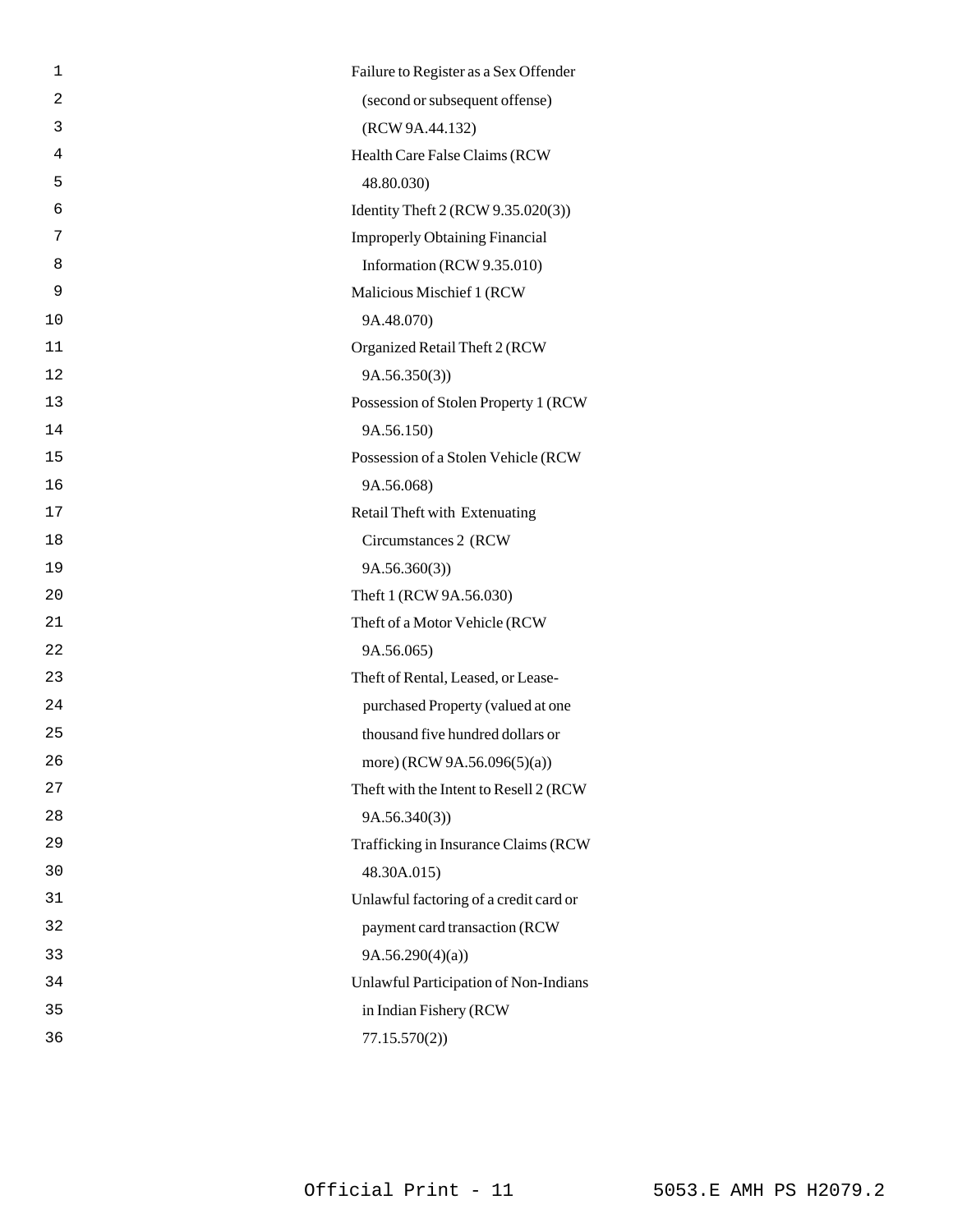| 1       | Unlawful Practice of Law (RCW            |
|---------|------------------------------------------|
| 2       | 2.48.180                                 |
| 3       | Unlicensed Practice of a Profession or   |
| 4       | Business (RCW 18.130.190(7))             |
| 5       | Unlawful Purchase or Use of a License    |
| 6       | (RCW 77.15.650(3)(b))                    |
| 7       | Unlawful Trafficking in Fish, Shellfish, |
| 8       | or Wildlife 2 (RCW)                      |
| 9       | 77.15.260(3)(a)                          |
| 10      | Voyeurism (RCW 9A.44.115)                |
| 11<br>Ι | Attempting to Elude a Pursuing Police    |
| 12      | Vehicle (RCW 46.61.024)                  |
| 13      | False Verification for Welfare (RCW      |
| 14      | 74.08.055)                               |
| 15      | Forgery (RCW 9A.60.020)                  |
| 16      | Fraudulent Creation or Revocation of a   |
| 17      | Mental Health Advance Directive          |
| 18      | (RCW 9A.60.060)                          |
| 19      | Malicious Mischief 2 (RCW                |
| 20      | 9A.48.080)                               |
| 21      | Mineral Trespass (RCW 78.44.330)         |
| 22      | Possession of Stolen Property 2 (RCW     |
| 23      | 9A.56.160)                               |
| 24      | Reckless Burning 1 (RCW 9A.48.040)       |
| 25      | Spotlighting Big Game 1 (RCW             |
| 26      | 77.15.450(3)(b)                          |
| 27      | Suspension of Department Privileges 1    |
| 28      | (RCW 77.15.670(3)(b))                    |
| 29      | Taking Motor Vehicle Without             |
| 30      | Permission 2 (RCW 9A.56.075)             |
| 31      | Theft 2 (RCW 9A.56.040)                  |
| 32      | Theft of Rental, Leased, or Lease-       |
| 33      | purchased Property (valued at two        |
| 34      | hundred fifty dollars or more but        |
| 35      | less than one thousand five              |
| 36      | hundred dollars) (RCW                    |
| 37      | 9A.56.096(5)(b)                          |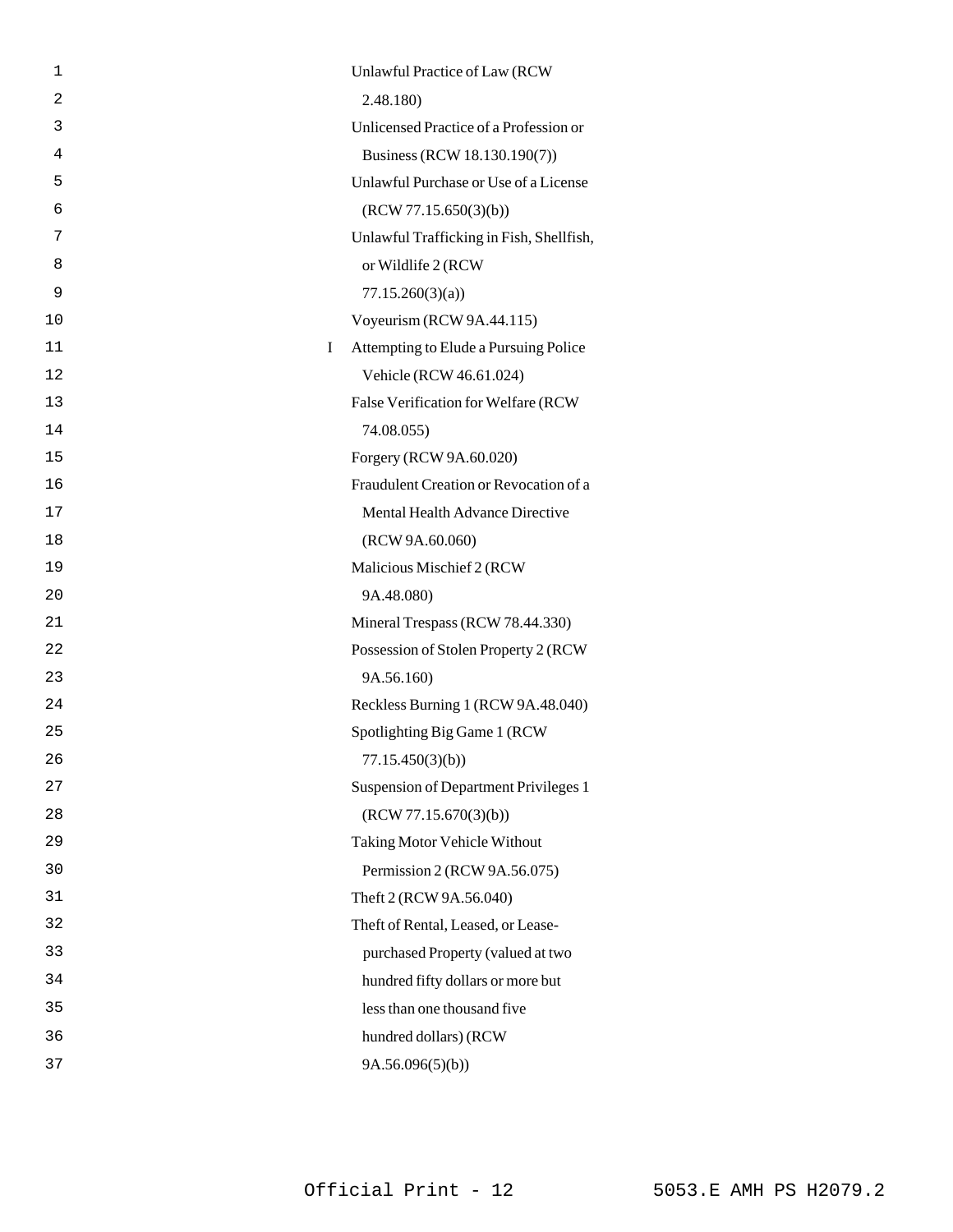| 1  | Transaction of insurance business        |
|----|------------------------------------------|
| 2  | beyond the scope of licensure            |
| 3  | (RCW 48.17.063)                          |
| 4  | Unlawful Fish and Shellfish Catch        |
| 5  | Accounting (RCW                          |
| 6  | 77.15.630(3)(b)                          |
| 7  | Unlawful Issuance of Checks or Drafts    |
| 8  | (RCW 9A.56.060)                          |
| 9  | <b>Unlawful Possession of Fictitious</b> |
| 10 | Identification (RCW 9A.56.320)           |
| 11 | Unlawful Possession of Instruments of    |
| 12 | Financial Fraud (RCW 9A.56.320)          |
| 13 | <b>Unlawful Possession of Payment</b>    |
| 14 | Instruments (RCW 9A.56.320)              |
| 15 | Unlawful Possession of a Personal        |
| 16 | <b>Identification Device (RCW</b>        |
| 17 | 9A.56.320)                               |
| 18 | Unlawful Production of Payment           |
| 19 | Instruments (RCW 9A.56.320)              |
| 20 | Unlawful Release of Deleterious Exotic   |
| 21 | Wildlife (RCW 77.15.250(2)(b))           |
| 22 | Unlawful Trafficking in Food Stamps      |
| 23 | (RCW 9.91.142)                           |
| 24 | Unlawful Use of Food Stamps (RCW         |
| 25 | 9.91.144)                                |
| 26 | Unlawful Use of Net to Take Fish 1       |
| 27 | (RCW 77.15.580(3)(b))                    |
| 28 | Unlawful Use of Prohibited Aquatic       |
| 29 | Animal Species (RCW                      |
| 30 | 77.15.253(3)                             |
| 31 | Vehicle Prowl 1 (RCW 9A.52.095)          |
| 32 | Violating Commercial Fishing Area or     |
| 33 | Time 1 (RCW 77.15.550(3)(b))"            |
|    |                                          |

34 Correct the title.

EFFECT: Makes it a seriousness level IV, class C felony offense